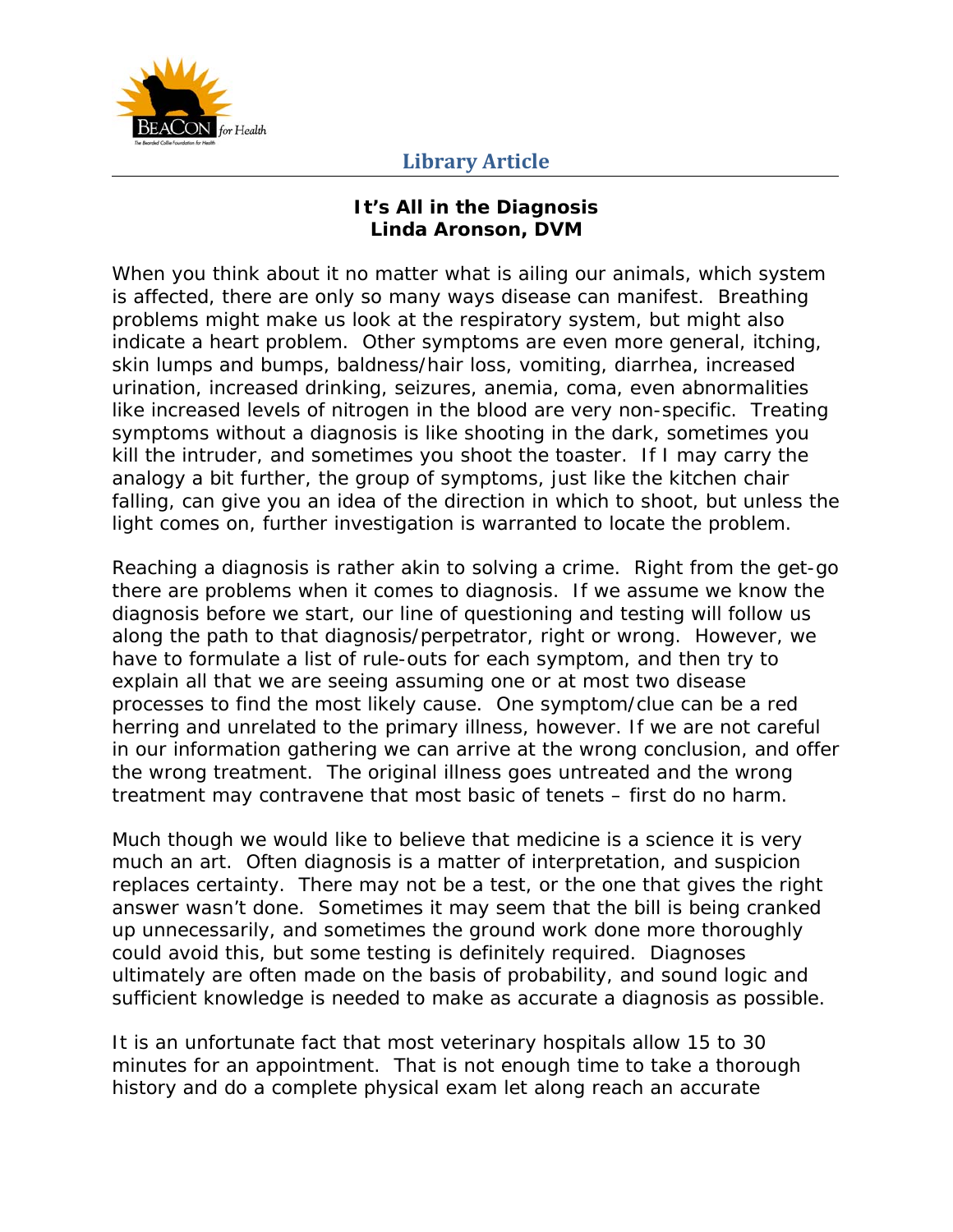

diagnosis or to order the right tests. Short cuts will be made. Diagnoses will be made based on intuition, one definition of which is a rapid method of reaching the wrong conclusion. Worse yet, that same busy doctor may never learn of his misdiagnosis, the animal recovered anyway, the owner went elsewhere, and he will become increasingly confident in his intuition based powers of diagnosis.

Unfortunately, preconceptions run rampant in all of us no matter how much they hamper our ability to function on so many levels. Some things that seem to be obvious are just wrong. Take eclampsia – a condition seen in pregnant and nursing bitches due to insufficient calcium. Intuitively the urge is to increase the calcium in the diet of the pregnant bitch. Do this though and you shut down the bitch's ability to regulate calcium, so that when she needs to draw calcium from her bones during lactation she can't respond and she shows signs of eclampsia. Similarly, for years human doctors counseled patients with calcium oxalate urinary stones to limit calcium intake. This increased the frequency of calcium oxalate stones.

Medicine is a rapidly expanding field, and no-one can hope to keep up. Fortunately, we now have more tools than ever to help us, if we know how to use them. As stated above there are a finite number of ways in which disease can manifest so we need to recognize the problems a dog can have and be able to describe them. In observing the problem though we must avoid making interpretations. You see your dog squatting and straining. That is the observation, but how many people go from there to "My dog is constipated?" Maybe he is, but perhaps he has a urinary stone and is actually straining to pee. If you rush to the interpretation and give him pumpkin or an enema, you delay accurate diagnosis (maybe his bladder ruptures). The observant owner can say, I watched my dog pee against that bush, or in a puddle on the ground, so his straining is most likely because he needs to poop as he hasn't had a bowel movement for three days (because I'm a good owner who picks up after my dog). The owner who just lets his dog go out in the yard alone, but happens to glance out in the yard while sipping his coffee, can only say my dog looks uncomfortable and he seems to be straining to produce something! Or might even conclude, he's squatting repeatedly he must have diarrhea!

Some of the signs we observe are caused by disease and some are the body's response to that disease process and are an attempt to correct it. Treating symptomatically the body's own attempts to heal itself are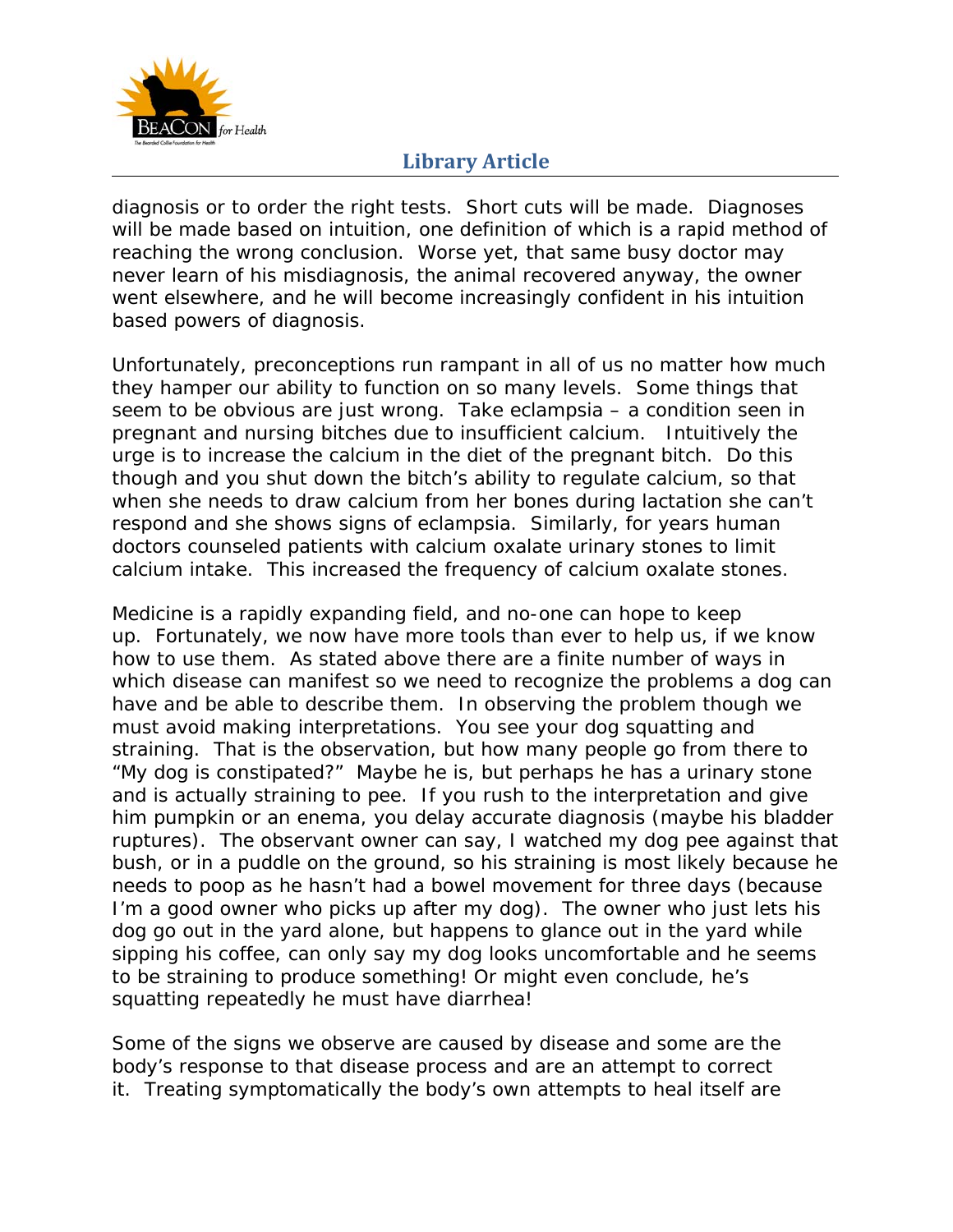

counterproductive and may be dangerous. A dog with kidney failure cannot concentrate urine so pees excessively. To compensate he drinks more. He can maintain balance as long as he has access to water and electrolytes. Limit this and he goes rapidly into shock. Fever is the body's response to infection and while excessively high temperatures should be corrected it can help immobilize infectious organisms.

We all need to be precise in our language. Often we use the terms disease and failure synonymously, but they aren't and the prognosis can be totally different. A dog with kidney failure needs dialysis or he will die. A dog with kidney disease may have adequate kidney function to live quietly with support and unchallenged for a considerable time.

As a species we are by nature superstitious, and this must have had some evolutionary advantage, but medically it can get us in some hot water. Just because one thing follows after another it is dangerous to assume that the second occurrence was caused by the first. Even though in veterinary school we are taught that usually all the symptoms tie into a single disease process this may well not be the case. Likewise because we do something to treat a supposed illness and the patient recovers it doesn't mean that what we did helped, it may have even slowed the recovery. Still we will repeat the treatment even if subsequent patients do not recover. Of course, we are assuming here that they also had the same condition as the initial patient, and may explain away the subsequent failure because say dog one scratched his ear with his left hind leg, while subsequent dogs have used the right leg. Many diseases resolve on their own, without any intervention, and provided we do not do serious harm the patient will get better no matter what we do or don't do.

No two patients are the same in health or disease. Few diseases have a single defining pathognomonic sign or test result that will give a definitive diagnosis, although there are exceptions. Different signs may predominate in different patients and not all will be present in every case. Textbook descriptions can be of surprisingly little value in the real world.

So how do we make the diagnosis? Each sign is consistent with a number of possible causes. Some are more probable than others. Basically the whole of dermatological medicine on initial presentation can be boiled down to itchy versus non itchy. If the former your vet will immediately want to rule out the most likely cause – fleas. Don't be offended that your assurance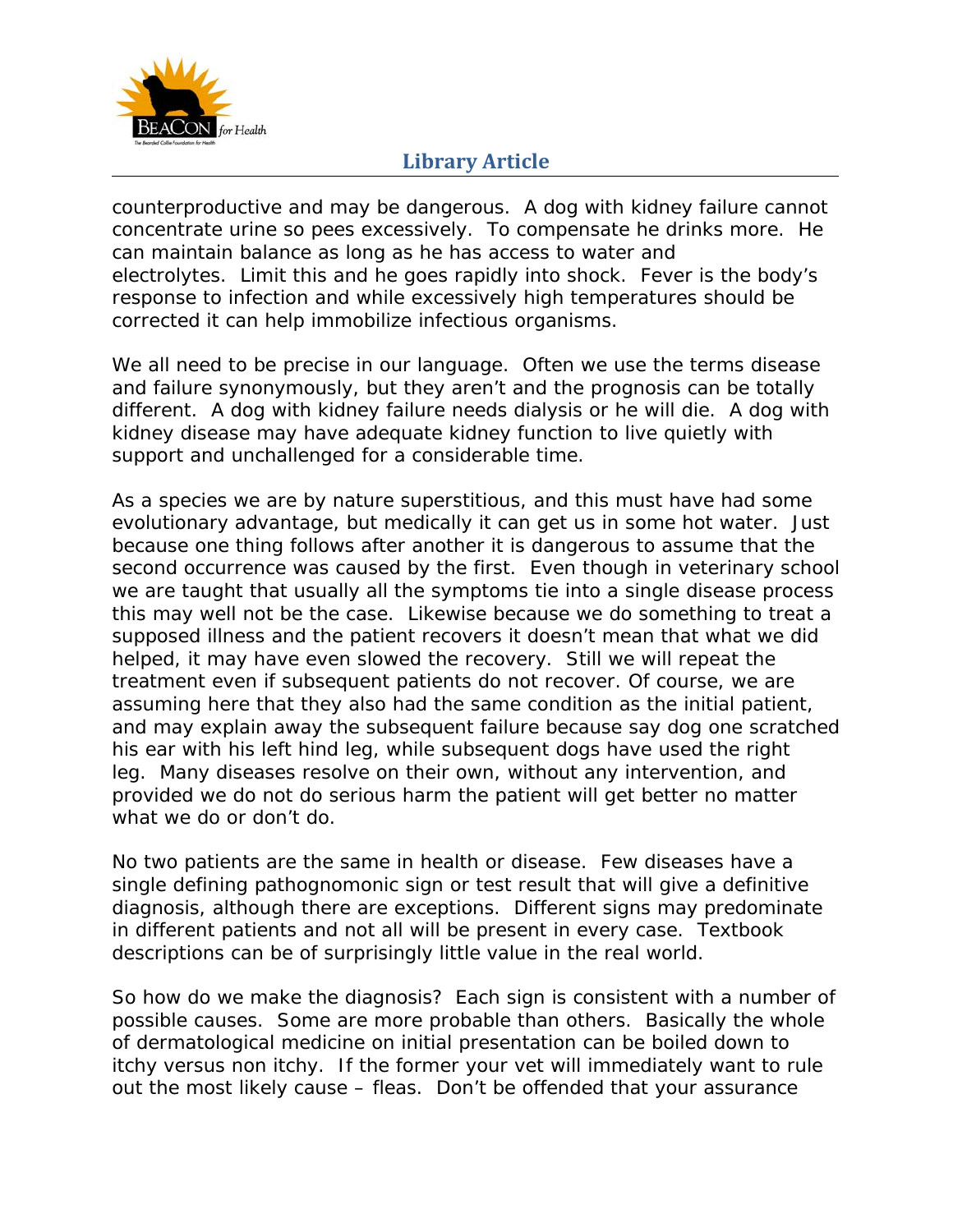

your dog doesn't have fleas will not instantly rule them out in his mind. Some dogs become intensely itchy after the bite of a single flea which is long gone before you see his bald butt, so ruling out the most likely cause of itchiness purely on lack of positive evidence may be a dangerous and expensive mistake.

Combining the list of possible causes from the totality of symptoms in the patient's history, physical examination and basic diagnostic tests (usually blood biochemistry, complete blood count, urinalysis and fecal exam, but these may be modified depending upon the patient's age, sex and presenting signs) a shorter list of probable causes can be drawn up. Still, even after a large body of clinical data has been amassed a clear diagnosis may not emerge. It must also be remembered that absence of clinical evidence of a suspected disease is not the same as evidence that the disease is absent and can be ruled out. Of course at some point, due to financial and temporal constraints, in this process your veterinarian may have to make an educated guess, and offer a presumptive diagnosis rather than a definitive one. Even so, while some patients are beyond help, none is beyond harm, and this must be borne in mind when initiating treatment.

OK, I can hear the murmurs out there. This is all sounding expensive, and to confirm the presumptive diagnosis we can be doing X-rays, biopsies, endoscopies, MRIs exploratory surgeries and who knows what else. As I said before, in many cases patients will get better simply with tincture of time and no intervention on our part. (Remember this next time you feel helpless and you want to do something – anything – to feel like you are helping, because nothing feels worse than doing nothing. Something on the other hand can be detrimental – any something in the wrong situation.)

What is an owner to do? First know your Beardie. What is normal for him in terms of eating, drinking, urinating defecation? Does he regularly miss meals or is he a chow hound? If the former leaves breakfast untouched you wait for further observation, but if it's the chow hound this is likely serious and requires follow-up. So what are the normal quantity, frequency and regularity of each? In terms of poop you are probably familiar with the normal consistency and can spot abnormalities, unless your dog is taking care of business on his own. One advantage of the Beardie is that the tail and pantaloons help even if we are less intimately involved in the process of elimination. Be familiar with his normal resting heart and respiration rates and body temperature. Weigh him and keep tabs on loss or gain of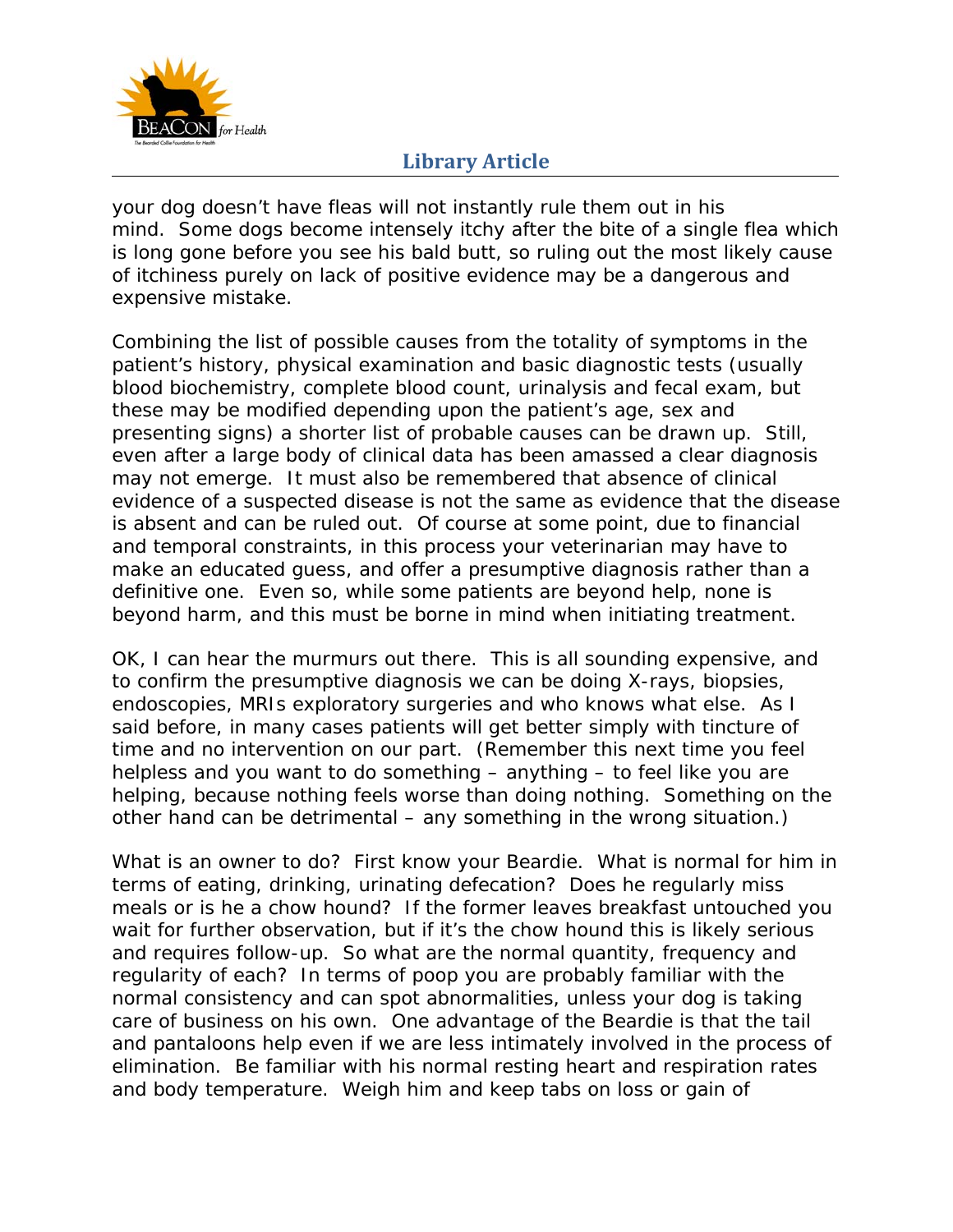

weight. Get intimately involved with the feel of his body and smell of his breath and other emanations. Use grooming time to go over every centimeter of him, check his ears, eyes and teeth, look for abnormal resistance to manipulation and changes in his personality and demeanor. If a change is mild and/or transient make note of it, but it likely doesn't require treatment. If you are not sure take your dog to the veterinarian. He may suggest waiting, or simple tests to check it out. This is a reasonable approach, but if symptoms are persistent and especially if they are progressive and become worse a more aggressive diagnostic approach is called for.

If there is a reproducible and objective diagnostic finding or group of findings your vet may be able to confidently diagnose your Beardie's problem. If his condition is mild treatment may still not be warranted, but your vet can tell you what to watch for in case things progress or become more serious. More serious problems will possibly require further testing to determine severity, exact location etc. Repeated testing may also be necessary to determine whether the problem is resolving, static or becoming worse.

Pathophysiologic syndromes are not diagnoses. These would include conditions such as renal failure, congestive heart failure, encephalopathy, malabsorption syndrome. They are basically glorified symptoms, we recognize which system is in trouble, we even know how it is malfunctioning, but they are not diagnoses because we do not know what brought them to that state. Sometimes the cause is moot, and does not warrant further diagnostic effort. Instead treatment is directed at relief of symptoms and support of the patient. However, finding the cause is not always academic in these cases, and may diagnose a treatable cause that can offer cure or at least a much improved prognosis. It can offer information on prognosis, what supportive and compensatory measures will help improve the patient's comfort and quality of life, and identify those signs that represent compensatory effort on the part of the dog's own body and which should be supported rather than suppressed.

A specific diagnosis may be satisfying, but is not always in the patient's best interest, and can be neither necessary nor desirable in many cases. It may require invasive techniques and subject the dog to needless risk. The decision must be made based on the patient's status at any time, and may need to be rethought if what appears to be a mild transient disease